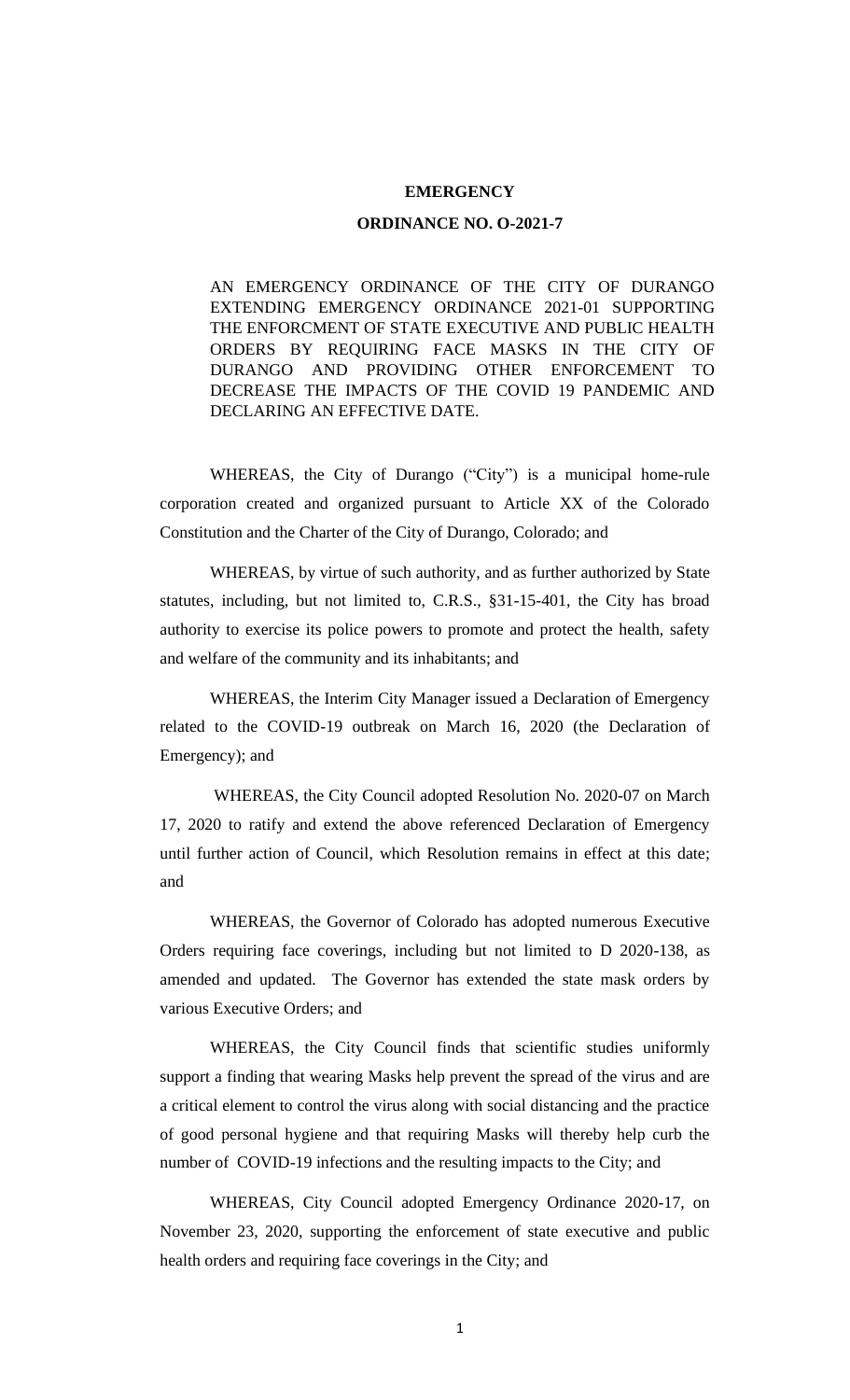WHEREAS, City Council adopted Emergency Ordinance 2021-01 on January 19, 2021 which extended Emergency Ordinance 2020-17 for an additional sixty days pursuant to the provisions of Article II of the Charter; and

WHEREAS, the reenacted Emergency Ordinance 2021-01 will expire on March 19, 2021 unless re-enacted and extended for an additional sixty (60) days; and

WHEREAS, while the COVID risk level has improved over the last month in La Plata County, the City Council still finds that the emergency conditions continue to exist, threatening the health and welfare of the residents of the City and that the mask mandate within the City should be extended; and

WHEREAS, Article II (14) of the City Charter provides authority for the City Council to adopt emergency ordinances to address public emergencies affecting life, health, property or the public peace; and

WHEREAS, assuring the health and welfare of residents and visitors to Durango is the highest priority of the City Council; and

WHEREAS, effective controls on the spread of the virus will benefit the local economy as well as the general health and welfare of residents and visitors to the City; and

WHEREAS, the City Council has received and considered evidence in support of the determination that an emergency affecting the health and welfare of its residents exists, including evidence and documentation provided by SJBPH, and

WHEREAS, the City Council finds that the circumstances and conditions cited in Emergency Ordinance 2021-01 still exist and it desires to re-enact Emergency Ordinance 2021-01 in order to continue taking local proactive measures to address the health emergency to help assure the health, welfare and safety of the City residents and to cooperate with and assist SJBPH, La Plata County, the District Attorney and other local government officials in enforcing those measures; and

# NOW, THEREFORE, THE CITY OF DURANGO HEREBY ORDAINS:

### **Section 1**. **Public Health Emergency**

The foregoing recitals are hereby affirmed and incorporated herein by this reference as specific findings of the City Council that a public health emergency condition exists under the provisions of Article II (14) of the City Charter.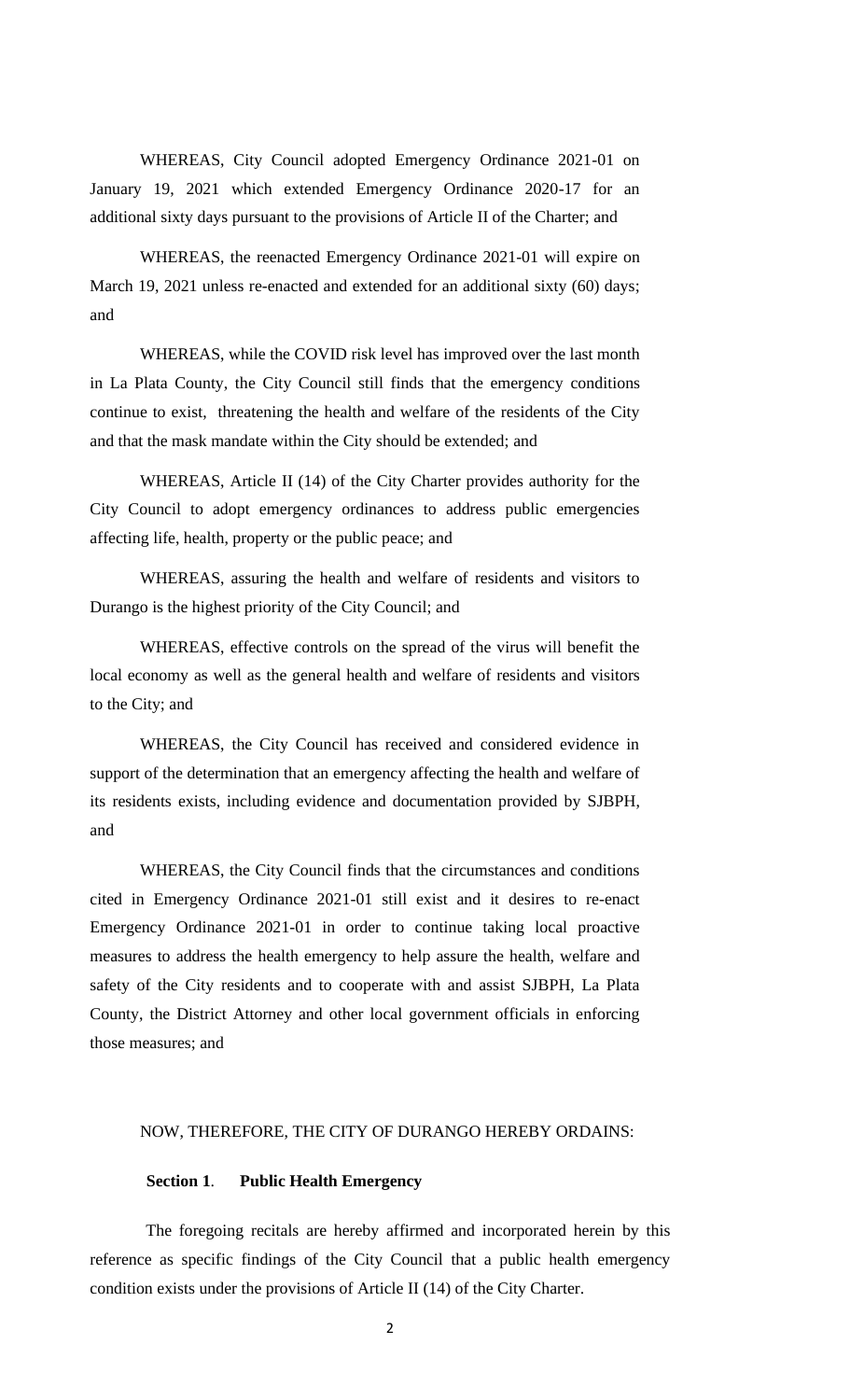### **Section 2. Mask Requirement**

The City Council hereby re-enacts Emergency Ordinance 2021-01 and adopts and establishes and re-enacts the following regulations, conditions and orders which shall designate and create the requirement for the wearing of Masks by persons within the City as follows:

# **1. Definitions.**

- a. As used herein, the term "Business" shall be any business required to have a City business license under Article I of Chapter 13 of the City Code while operating within a Public Space.
- b. As used herein, the term "Mask" shall mean a face covering made of cloth, fabric, or other soft or permeable material, without holes, that securely covers the nose and mouth and surrounding areas of the lower face, and that fits snugly but comfortably against the sides of the face and remains in place without the use of one's hands. Masks do not include any face covering that incorporates a one-way valve (typically a raised plastic cylinder about the size of a quarter on the front or side of the mask) that is designed to facilitate easy exhaling, and such masks are not to be used to comply with this Emergency Ordinance.
	- c. As used herein, the term "Public Space" shall mean any enclosed indoor area within the City that is publicly or privately owned, managed or operated to which persons have access by right or by invitation, expressed or implied, and that is accessible to members of the public, that serves as a place of employment or that is a location for an entity providing food, goods, services of any kind, including any outside or non-enclosed areas associated with a Public Space such as any courtyard, patio, seating, waiting or parking areas associated with the place of business in which any kind of delivery, pick up or service is provided. Public Space includes public transportation, City transit buses and bus shelters. Public Space does not include a person's residence or private rooms in a hotel or other short-term private accommodation.

# **2**. **Masks Required.**

Except as otherwise specifically provided herein, it shall be unlawful for any person to be within a Public Space as described herein without wearing a Mask. The requirement that all persons wear a Mask shall not apply to the following locations or conditions:

- a. Persons in restaurants or licensed liquor establishments or in outdoor areas legally authorized for food service while such person is in the act of eating or drinking; provided however, Masks shall be worn while entering and exiting the food or liquor establishment, and while ordering, paying, picking up take out or otherwise interacting with employees or other customers of the establishment and once the food and drink have been consumed;
- b. Persons working in a place of business who do not come into contact with the public and who do not share workspace with other persons not of their household; provided however, a Mask shall be worn while entering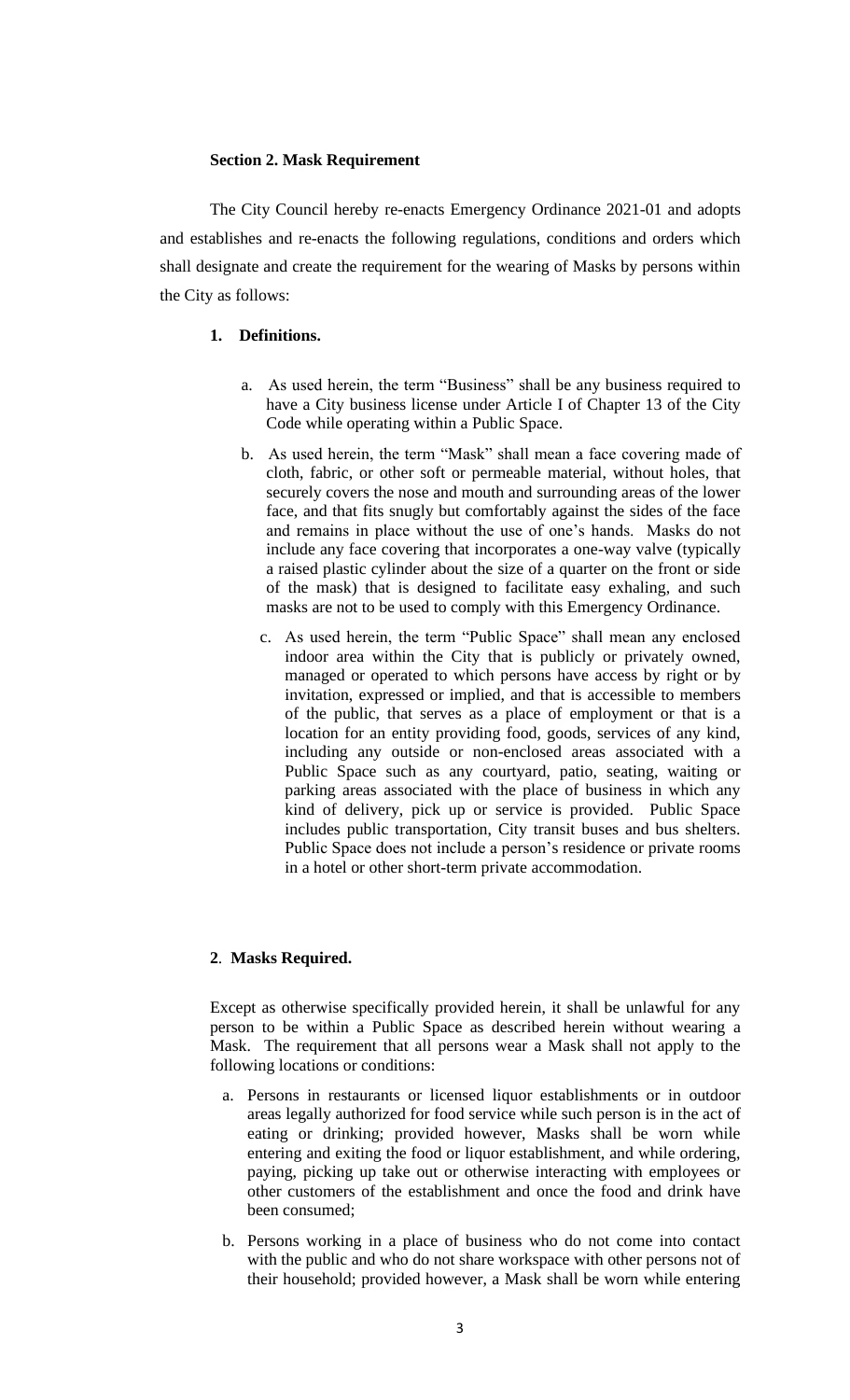or exiting the building or otherwise when within six feet of another person in or around that place of business and as may otherwise be required under any other orders or directives issued by any entity with jurisdiction;

- c. Children under the age of ten.
- d. Persons who cannot medically tolerate a Mask.
- e. Persons within property owned or operated by the federal, state or county governments.

#### **3. Duties of Owners, Operators or Managers of Businesses.**

The owner, operator or manager of any Business shall have an obligation to assure that all employees of that Business comply with the provisions of this Emergency Ordinance when such employees are within the Public Space occupied by the Business, and it shall be unlawful for any owner, operator or manager of any Business to fail to require or secure such compliance by employees of the Business as required herein.

#### **4**. **Required Signage.**

Owners, operators or managers of all Public Spaces or other public accommodations subject to this Ordinance shall display at each entrance to such space a sign advising all persons of the requirements of this Emergency Ordinance and that Masks are required to enter or remain within such space. Additional signage shall be posted by the City at other locations designed to inform the public that Masks are required.

#### **5. Violations and Penalties.**

The City shall attempt to secure voluntary compliance with the provisions of this Emergency Ordinance, including the issuance of verbal or written warning notices, prior to the issuance of any citations for violations.

The City may pursue any lawful action to enforce the provisions of this Emergency Ordinance, including but not limited to, the commencement of an action under Article I of Chapter 15 of the City Code.

Any person shall be subject to a separate offense under the provisions of this Ordinance for each and every day when the provisions of this Emergency Ordinance is found to have been violated, committed, continued or permitted.

Notwithstanding any other provision of the City Code, and in addition to any other remedy provided for herein, any person found to have violated the provisions of this Emergency Ordinance shall be punishable as follows: a. For a first offense, the issuance of a penalty assessment notice specifying a fine of fifty dollars (\$50.00); b. For a second offense, a fine of two hundred and fifty dollars (\$250.00); c. For a third or other subsequent offense, a fine of five hundred dollars (\$500.00).

## **Section 3. Enforcement by the Durango Local Licensing Authority**

The Durango Local Licensing Authority (DLLA) shall have the authority to take any and all disciplinary actions described in Article VIII of Chapter 5 of the Durango Code of Ordinances against the holder of a liquor license operating within the City on the basis that the said licensee or the owner, operator or manager of such licensee has violated any provision of a state health order, an executive order issued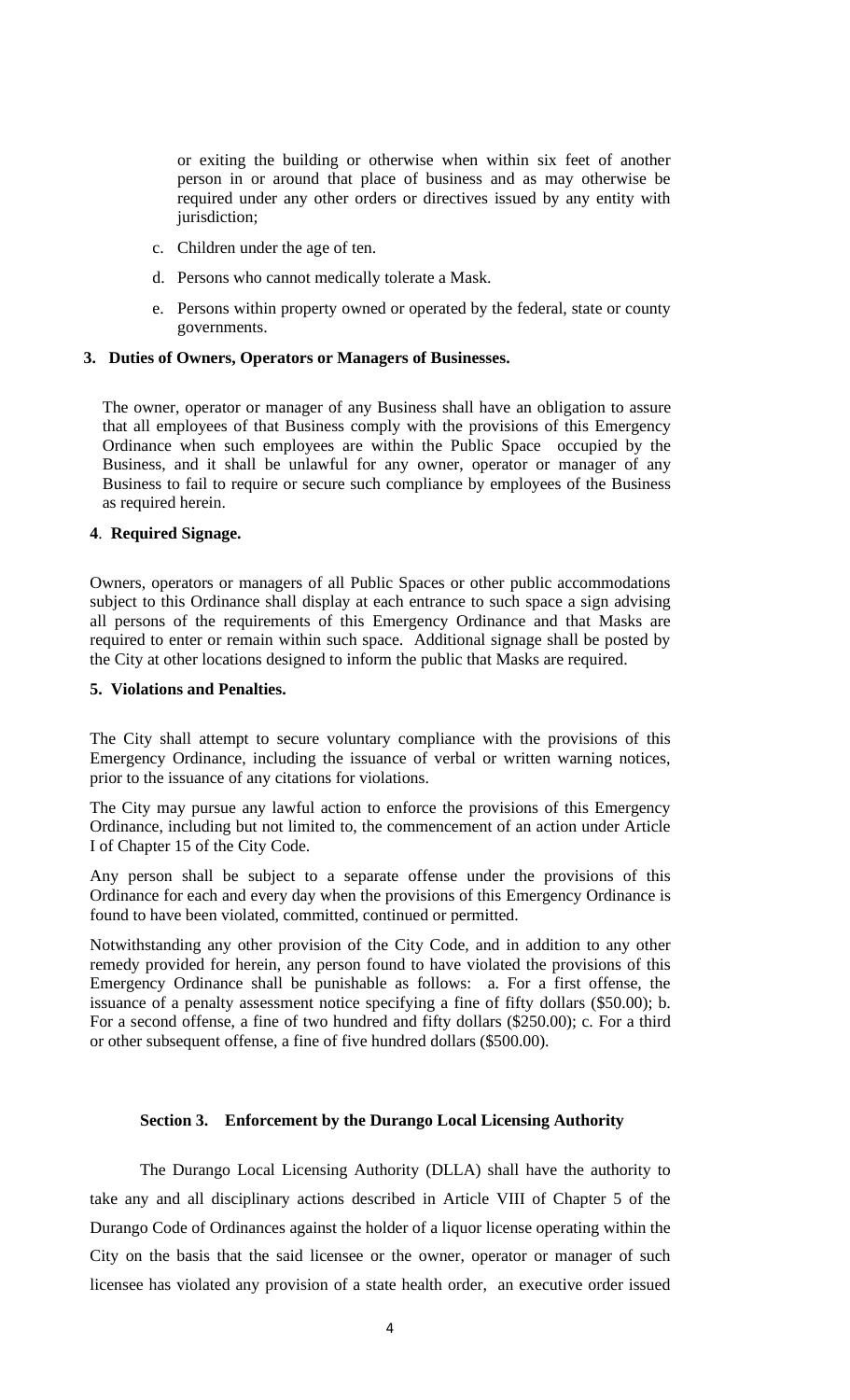by the Governor, or this Emergency Ordinance under the terms and provisions of 1 Colorado Code of Regulations 203-2, Regulation 47-1102.

### **Section 4. Trespass**

Any person who refuses to wear a Mask as required by this Emergency Ordinance or refuses to leave the premises at the request of an owner, operator or manager of a Public Space shall be unlawfully remaining on the property in trespass under the provisions of Section 17-57 of the Code of Ordinances of the City of Durango.

**Section 5.** This Emergency Ordinance shall be effective for a period not to exceed sixty days, during which time, the City of Durango shall undertake a review of the continued impacts of the COVID-19 virus and the effectiveness of the provisions of this Emergency Ordinance to determine if an extension of or amendment to the provisions of this Emergency Ordinance is required.

**Section 6.** The City Council finds and determines that absent the Reenactment of Emergency Ordinance 2021-01, the existing conditions related to an increase in COVID-19 infections within the City will have a significantly detrimental impact on the health, safety and welfare of the community. The Council further finds that the provisions provided for herein to continue the requirement for wearing of Masks by persons within the City and the other enforcement provisions provided for herein are thereby necessary and appropriate to address an imminent public health emergency.

**Section 7.** The provisions of this Emergency Ordinance are temporary in nature and may be repealed by subsequent legislative enactment. The provisions of this Emergency Ordinance shall automatically terminate at midnight on May 14, 2021, unless sooner repealed or otherwise extended.

**Section 8.** If any portion of this Emergency Ordinance is held to be invalid for any reason, such decision shall not affect the validity of the remaining portions of this Emergency Ordinance. The City Council hereby declares that it would have passed this Emergency Ordinance and each part hereof, irrespective of the fact that any one part be declared invalid.

**Section 9.** All other Ordinances or portions thereof inconsistent or conflicting with this Emergency Ordinance or any portion hereof are hereby repealed to the extent of such inconsistency or conflict.

**Section 10.** This Emergency Ordinance shall become effective immediately.